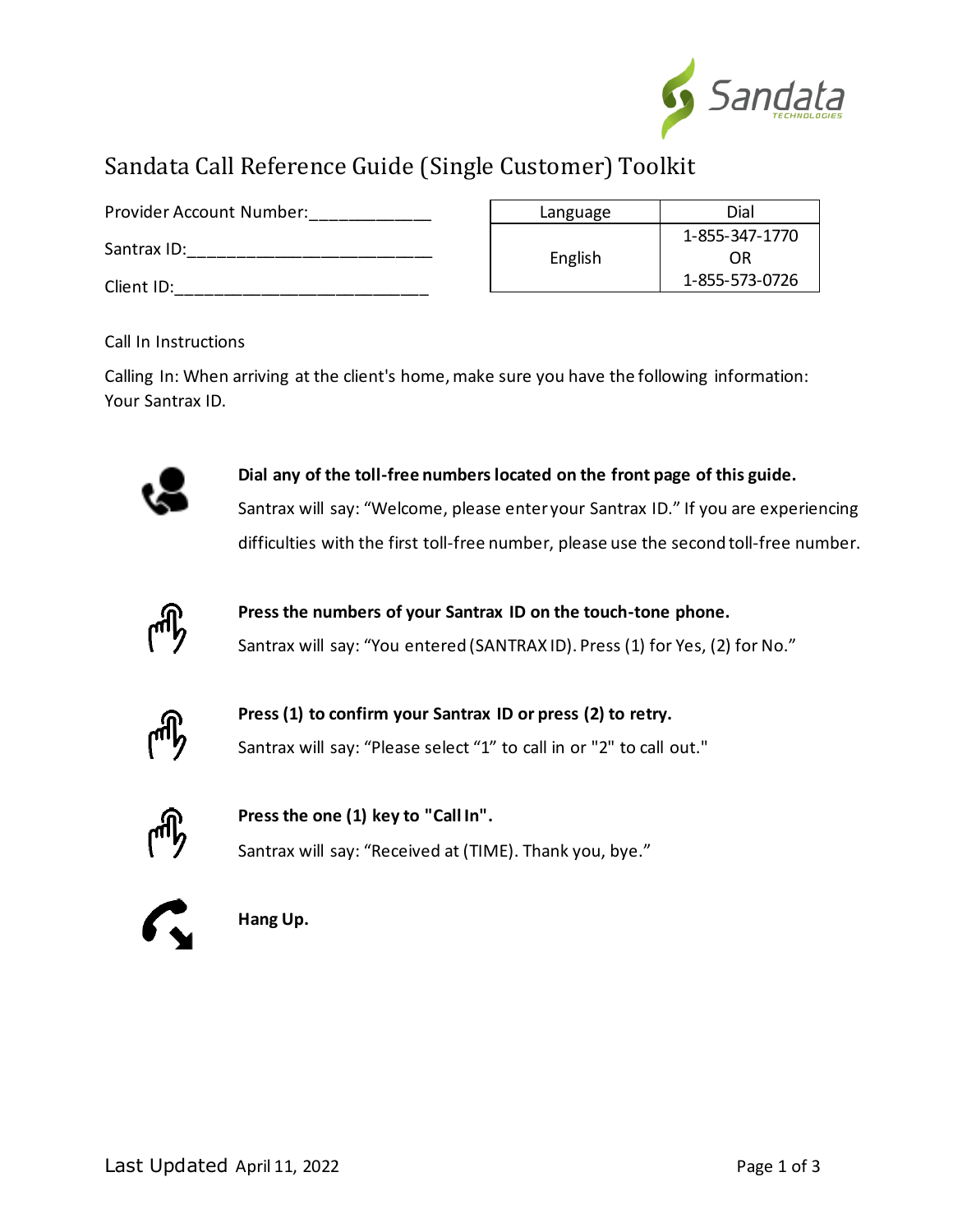

# Sandata Call Reference Guide (Single Customer) Toolkit

| Provider Account Number: | Language | Dial           |
|--------------------------|----------|----------------|
|                          |          | 1-855-347-1770 |
| Santrax ID:              | English  | OR             |
| Client ID:               |          | 1-855-573-0726 |

Call Out Instructions

Calling Out: When leaving the client's home, make sure you have the following information: Your Santrax ID. and your Client's ID.



**1. Dial any of the toll-free numbers located on the front page of this guide.**

Santrax will say: "Welcome, please enter your Santrax ID." If you are experiencing difficulties with the first toll-free number, please use the second toll-free number.



**2. Press the numbers of your Santrax ID on the touch-tone phone.**

Santrax will say: "You entered (SANTRAX ID). Press (1) for Yes, (2) for No."

**3. Press (1) to confirm your Santrax ID or press (2) to retry.**

Santrax will say: "Please select "1" to call in or "2" to call out."



Santrax will say: "Received at (TIME). Enter number of tasks."

**5. Press one (1) to indicate you will be entering one task.**



Santrax will say, "Enter task ID."

**4. Press the one (2) key to "Call Out".**

**6. Press the Task Number you performed.**

Santrax will say: (TASK DESCRIPTION(S)) You entered (NUMBER) task(s).

Thank you, bye."

## **NOTES**:

Referto your Task Reference Chart below.



If you made a mistake entering the task, press "00", the system will confirm by saying: "Starting Over, Enter number of tasks."

**7. Hang up.**